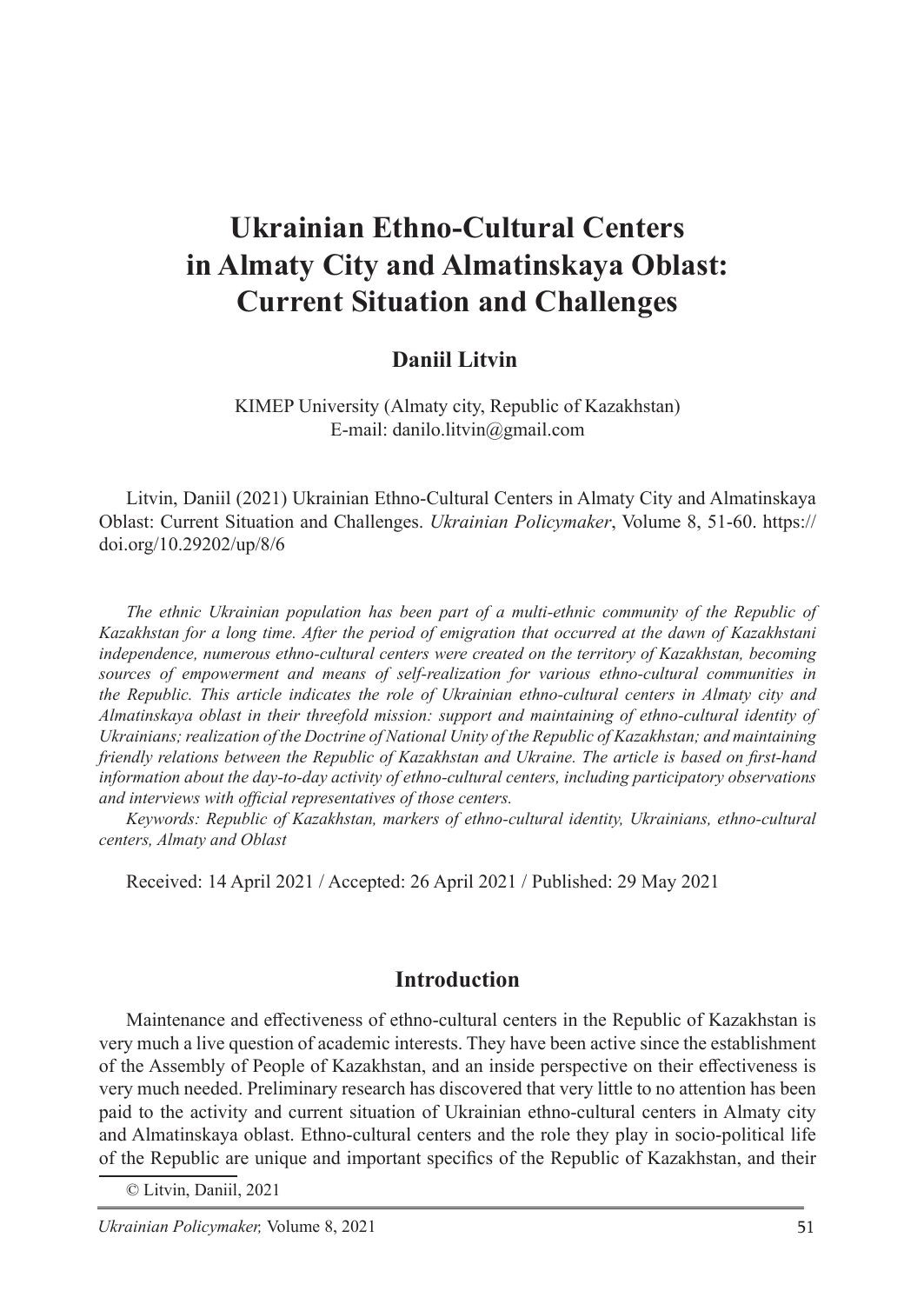effectiveness should not be neglected in the context of realization of the Doctrine of National Unity, aimed at constructing harmonious and tolerant multi-cultural society in Kazakhstan, with heavy emphasis of what was qualified by researchers as "civic national identity" (Brubaker, 1996). And while officially those centers are very much involved in social activity, the overall number of ethnic Ukrainians in the Republic has been steadily decreasing over the past 20 years from 547,054 people,  $-3,66\%$  of the population,  $-$  in 1999 (Republic, 2013) to 263,962 people, – 1,42% of the population, in 2020 (Statistics Committee, 2020). This decline is signaling about present challenges ethno-cultural centers face on their path of maintaining welcoming and comfortable conditions, requesting more detailed research of their situation.

### **Materials and research methods**

Both secondary and primary data analysis was conducted during this research. Official documents on the activity of ethno-cultural centers, Doctrine of National Unity of the Republic of Kazakhstan, as well as various historical sources on the waves of Ukrainian migration into Kazakhstan and statistical data on their current numbers were used to provide background information on the matter, as well as to illuminate the context of Ukrainian ethno-cultural community in the Republic. Participatory observations and interviews with official representatives of those ethno-cultural centers were conducted in order to analyze the current situation in those centers, view the level of involvement of Ukrainian ethno-cultural community representatives in their activity. Additional institutions that are involved in the activity of those centers or cooperate with them in any way (local Greek Catholic Church, as well as Ukrainian Embassy to the Republic of Kazakhstan) were visited and observed as well. Said methodologies were chosen out of desire to achieve the desired level of objectivity in revealing challenges centers might face: participatory observation was chosen as the method that can provide the most in-depth knowledge of the ongoing process, participant statistic and level of activity involvement within researched centers (Crossman, 2019); and interviews with leaders of centers were conducted for the purpose of gathering the more professionalized opinion on the matter, as well as perspectives of future development of said centers and heads' opinion on challenges ethno-cultural centers currently face (Thompson, 2016). All participatory observations were conducted upon the agreement with the leaders of said communities; all interviewees have been properly informed about the nature and purpose of this research and expressed their oral agreement to willingly contribute to it.

#### **Discussion**

One of many ways ethno-cultural communities in Kazakhstan can realize their potential is the system of ethno-cultural centers. Ukrainian ethno-cultural centers, the primal targets of this research, serve not only as meeting points of ethnic communities in the Republic of Kazakhstan, but also represent the unique ethno-social structure that was created on the territory of this country for the sake of ethnic peace' preservation, and harmonious development. This structure exists under the umbrella of the Assembly of People of Kazakhstan, and operates in accordance with the Kazakhstani model of ethnic tolerance expressed in the official Doctrine of National Unity (Assembly, 2021). Among the foundational principles, inter-ethnic peace and solidarity are combined with civic identity-building mentioned in this doctrine. It is claimed that the peaceful co-existence of different ethnic groups on the territory of Kazakhstan comes from the natural tolerance of Kazakh people towards them, but vice versa – that that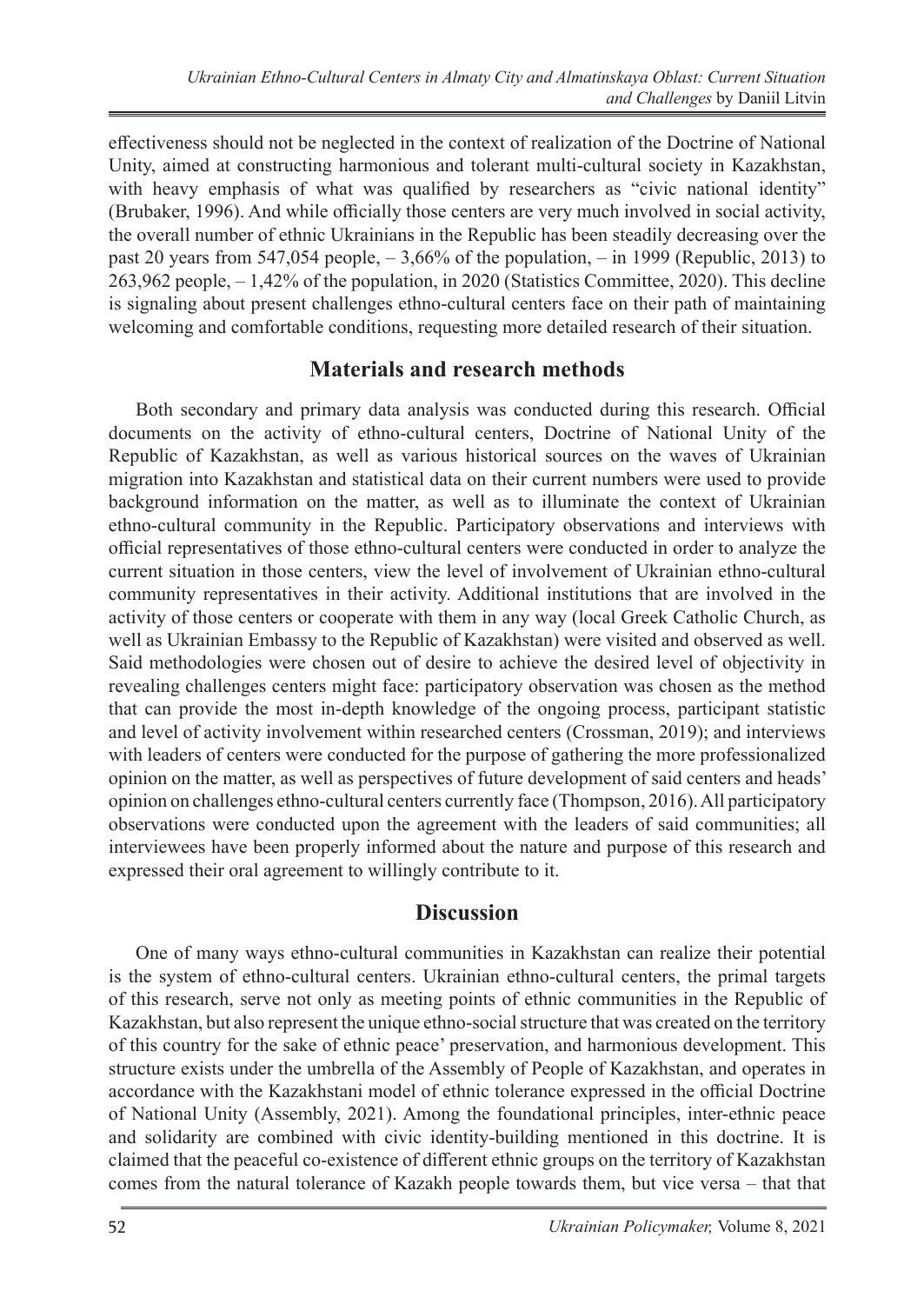tolerance per se was formed by the long-lasting period of coexisting with others on the same territory. This doctrine also underlines the inter-ethnic dialogue as a reliable root of enrichment of Kazakhstani culture for the benefit of all. This doctrine is the main guiding principle of the state national policy of Kazakhstan, within the framework of which the Assembly of People of Kazakhstan was formed in 1995 (Official, 2021).

It must also be noted that, since the year 1995, the Assembly's name has changed from Assembly of Peoples of Kazakhstan to the Assembly of People of Kazakhstan – to underline once more the fundamental idea of national unity in ethnic diversity, reflected in the Doctrine (Zhetpysbayev, 2016). Under this umbrella of APK, various different subcommittees exist – from Scientific Expert Council to Fund of APK, – but one of the most important tools of its doctrine realization is Republican Ethno-Cultural Unions (republican level) and Ethno-Cultural Centers (oblast level) that are structurally subjugated to them. The positive effect of the activity of APK has been underlined by international organizations on the highest level as an example to be followed internationally (Ban, 2010).

Ukrainians also have their own unions and centers in the Republic of Kazakhstan – mainly, there is an association of legal entities "Рада Украинцев Казахстана" (*Council of Ukrainians of Kazakhstan*); the headquarters are located in the capital city of Nur-Sultan. Among its stated goals, there is the reinforcement of national unity, formation of Kazakhstani identity, and encouragement of ethno-cultural association representatives' participation in the civil society development (Assembly, 2021).

Almatinskaya oblast is presenting an interesting case due to its generally multi-cultural nature – and, therefore, can serve as a model of a Kazakhstani society in which ethno-cultural centers should be thriving; therefore, it was chosen as the main territorial area of this research. There are currently two ethno-cultural centers, operating on a city and oblast level respectively: Ukrainian Cultural Center, headed by Agapova Tamara Alexeevna, and Taras Shevchenko Regional Ukrainian Cultural Centre "Prosvita Zhetisu," headed by Duras Mykola Fedorovich. They are all recognized as ethno-cultural centers by the Republic of Kazakhstan and as "Ukrainian associations" by Ukraine (Ukrainian Embassy, 2017) as a bridge of international dialogue between two states.

#### **Results of the research**

Research of the historical background of Ukrainian ethno-cultural centers proved the extremely diverse nature of the Ukrainian ethno-cultural community in Kazakhstan. History of their appearance on this land, as in case of any other ethnic community, differs from family to family – some Ukrainians are the descendants of Haidamaks send here into exile by Tsarist Russia after the suppression of peasants revolts in Right-bank Ukraine in the middle of 18 century; others are tracing their bloodline to Tsarist settlers from Ukrainian parts of the Empire, attracted by economic perspectives provided by at-that-time Russian Prime Minister Pyotr Stolypin. In the early Soviet period, the Ukrainian diaspora in Kazakhstani territory was enlarged by a substantial amount of kulaks and Western Ukrainians exiled for their anti-Soviet position during periods of collectivization and annexation of Eastern Poland in 1939, respectively. Ukrainians constituted many volunteers who traveled to modern-day Kazakhstan's territory during the famous "Virgin Land" campaign (Bilan, 2017). Finally, some small percentage of modern-day Kazakhstani Ukrainians came here in the late Soviet period, when, out of economic or personal reasons, some families have been moving into Kazakh SSR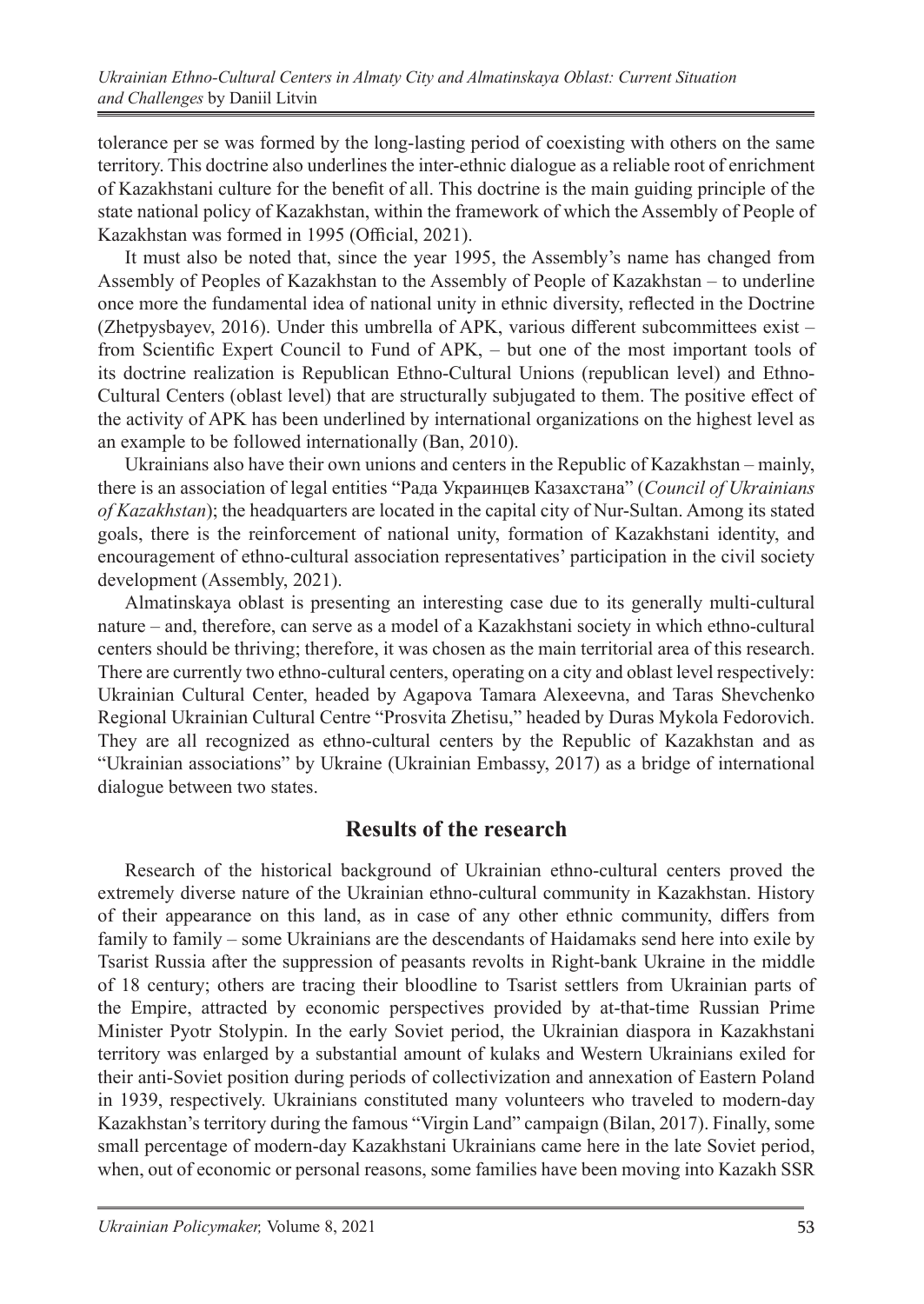seeking for better job opportunities and application of their professional skills. Both different reasons for migration in Kazakhstan, different background and region of origin make the Ukrainian community extremely diverse in itself, although in official documents and during cultural events, they are usually regarded as a homogeneous and monolithic ethno-cultural community.

Before 1991, ethnic Ukrainians constituted about 5% of the overall Kazakhstani population; their fates were deeply intertwined with Kazakhs. However, even after the collapse of the Soviet Union, the demographical situation has changed. A broader perspective shows us that percentage of the Ukrainian population in Kazakhstan is currently decreasing rapidly. In contrast, the overall population of the Republic steadily grows (Republic, 2013). A brief overview of the pool of academic research on the matter reveals that this specific case of Ukrainian diaspora lacking deep and comprehensive coverage from the international academia and reasons behind this demographic decline of the Ukrainian population has been unclear. Taking into consideration modern Kazakhstan's multi-cultural approach, with ethnic diversity and tolerance being the core values of Kazakhstani society, such disproportionate demographic decline of one of the culturally significant ethnic minority might raise questions about the efficiency of "Rukhani Zhangyru" policy implications and inclusiveness of new "Kazakhstani" identity. However, the decrease of the Ukrainian population in Kazakhstan can also be explained through different causes: it can simply be natural aging and graduate extinction of the ethnic group, willing emigration or repatriation to Ukraine, or even indirect discrimination caused by official policies. One is certain – despite the official governmental approach of tolerance and multiculturalism, current conditions in the Republic are not preventing the Ukrainian population from declining.

During personal interviews, few challenges became clear – first of all, most of the financial matters of those ethno-cultural centers are covered by voluntary donations from the regular members of those same centers (Lebid L., personal communication, March 13, 2021). Those donations cover ethnic clothes for chorus "Ukraine," operating in the regional ethno-cultural center's custody, as well as organizational matters of planned events. Secondly, the challenge of insignificant independent activity came to the attention. While the regional ethno-cultural center has an official plan of events, revised and officially approved by the government officials, the city center is less numerous and usually participates in programs organized by other, betterorganized and financially more stable cultural centers – one of the examples of such case is the observed event, dedicated to the Day of Gratitude, conducted by Cossack Ethno-Cultural center on March 1, 2020, where Ukrainian cultural community was represented by five people and did not have its own cultural program, jumping on the bandwagon of organizers. The very few events that were and still are organized regularly by the Ukrainian Ethno-cultural center of Almaty city are Shevchenko readings and Sunday Schools – and while the first one received a certain amount of attendance in 2020, the latter ones are not that popular among the people (Agapova T., personal communication, March 1, 2020).

One of the other challenges revealed by the participatory observation was the substantial lack of the younger generation – most of the people actively participating in the activities of those ethno-cultural centers are mature and senior citizens. At the same time, children and students are not represented. This can signal the overall aging of those centers and inability to ensure cultural continuity due to lack of effective means of communication with the younger generation – which is drastically diminishing the effectiveness of said cultural centers, which, with little involvement of the younger audience, are incapable of ensuring the continuity of the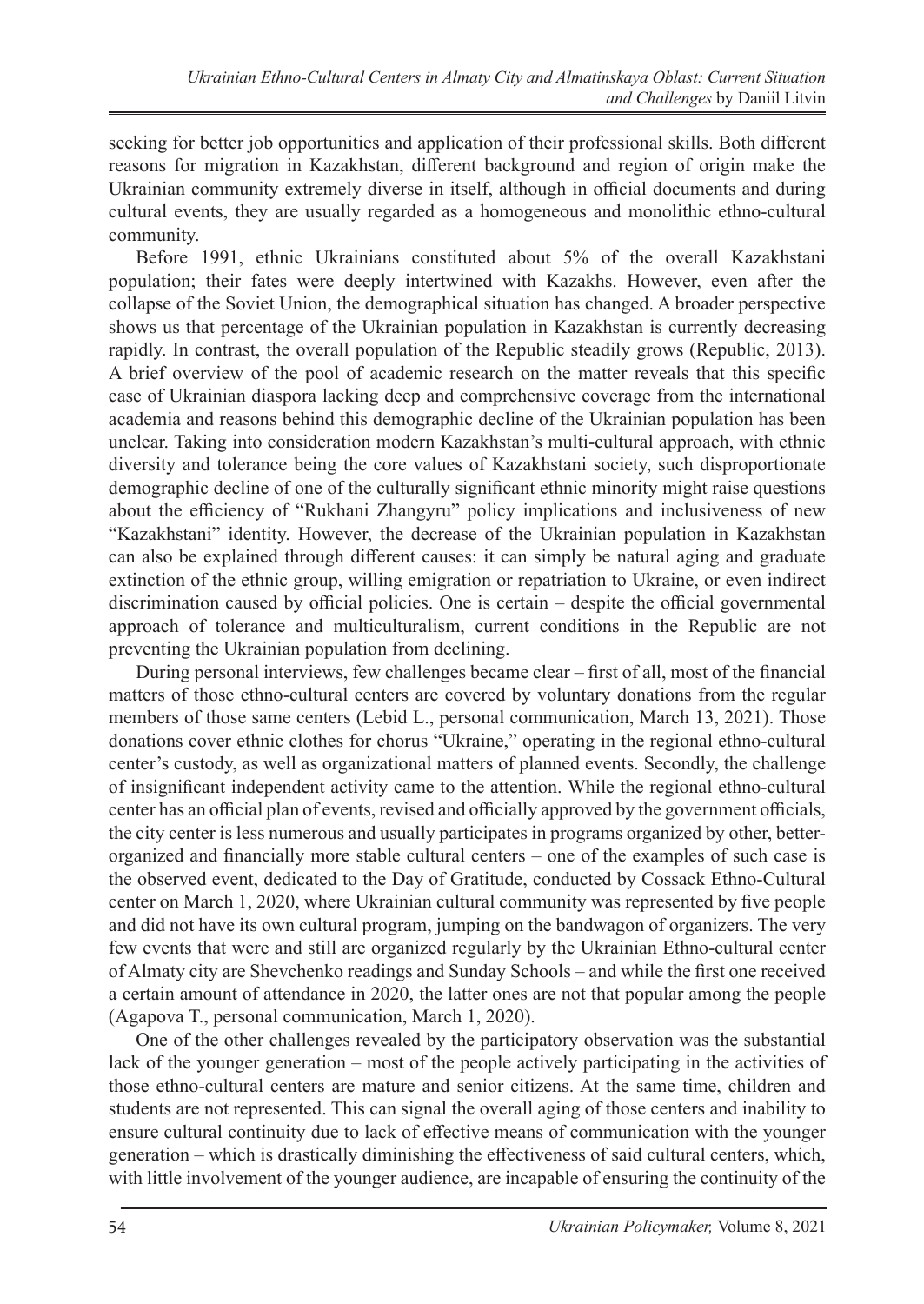values of multi-ethnic peace and tolerant co-existence. However, positive sides must also be mentioned – those centers follow the Doctrine of National Unity provisions thoroughly, their compliance with the general ideas of inter-ethnic peace, inclusiveness and tolerance is clear in both official documents and public events held by those centers. They closely cooperate with other ethno-cultural centers to ensure the correct reflection of the multi-cultural face of Kazakhstani society (Agapova T., personal communication, March 1, 2020), and use every opportunity to promote those tolerant values during their events (Lebid L., personal communication, March 13, 2021).

Considering that participatory observation was one of the supportive methodologies utilized in this research, it would be fitting to provide at least a brief overview of involvement in those centers' activities. It must be admitted that the coronavirus pandemic that started in the March of 2020 caused most of the regular events organized by those institutions and all previously planned anniversaries and public celebrations to be either postponed or closed. However, because this research and preparation process for effective participatory observation started earlier, beginning from January 2020, I have been able not only to attend those events that happened to occur before the lockdown, but to keep track of all future zoom conference dates, meetings (with the maintenance of social distancing) and other events that were organized upon agreement with government officials of Almaty city since. During those observations, it was discovered that members of Ukrainian ethno-cultural centers also differ in terms of religion – while the majority of them identify as Orthodox, there is a minority of Greek Catholics present here. Following the recommendations from the leader of the city ethno-cultural center (Agapova T., personal communication, March 1, 2020), I decided to research the religious aspect of this community as well, hoping to search for answers to the questions this research asked.

The nature of Greek (or Byzantium) Catholicism remains to be a Terra Incognita for nontheological researchers, and for a good reason – out of all 1.3 billion Catholics in the world, those who follow Byzantine Rite, traditional for the spiritual legacy of Constantinople and Byzantium Empire, comprise only 8.2 million – less than 1% (Holy See Press Office, 2020). However, members of the Ukrainian Greek Catholic Church constitute the overwhelming majority of that percent – 5.5 million people (Ukrainian Greek-Catholic Church, 2021). Members of the Ukrainian Greek Catholic Church, the vast majority of whom are settled on the territory of Western Ukraine, trace their historical tradition back to the days of Brest Synod of 1595, when Orthodox bishops of present-day Ukraine addressed Pope Clement VIII on the matter of their reunion with the Catholic Church. This decision was in no least part dictated by the fact that by that time, Ukrainian territory and its people were under the heavy influence of Catholic Poland, and it was vital for the sake of preservation of people's traditions and escaping persecution and violent conversion (Orthodox were viewed as second-class citizens by Poles at that historical point) to seek protection from the Pope. As the result of this union, a Ruthenian Uniate Church was born, which would later become what it is today – a largest Byzantium Rite Ukrainian Greek Catholic Church (Mirtshuk, 1931). The price for that union was acceptance of theological teaching of Roman Catholic Church, as well as the supremacy of the Pope – but at the same time, Greek (or "Byzantium") Catholics were allowed to preserve their own administrative structure as well as Byzantium rite of Divine Liturgy. Many outsiders mistaken them for ordinary Eastern Orthodox for the reason that there are very few visible differences between the two – architecture of the churches, the way the sign of the cross is made (from right to left shoulder), and even the Order of the Liturgy are mostly the same as in the Orthodox Church.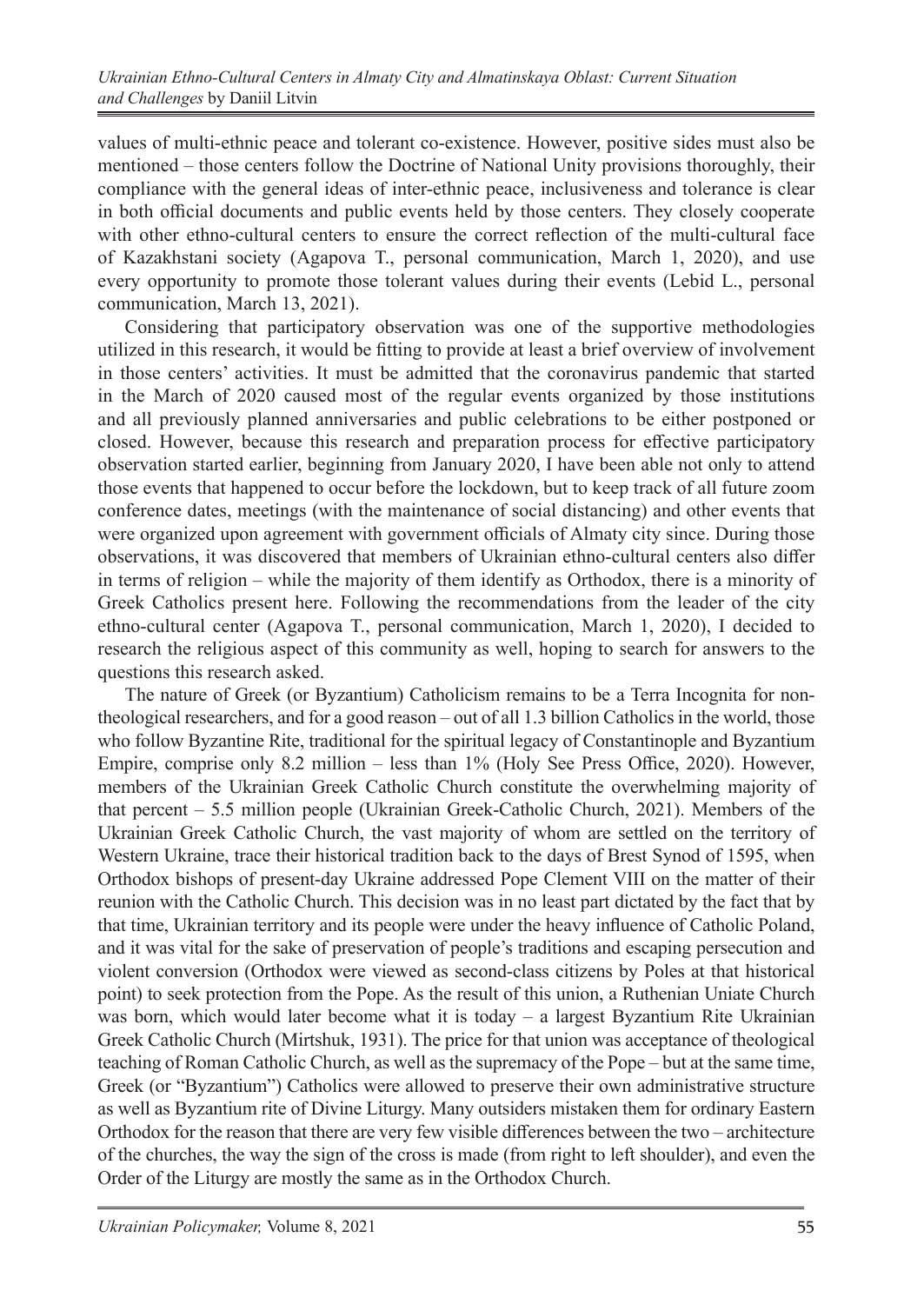One final fact to add before explaining how this part of Ukrainian Greek Catholic Church history is important for this research is that the Soviet power officially liquidated the Church in 1946. Most of its bishops were arrested and another way politically persecuted (Dirscherl, 1970). This was the period when those members of the clergy, along with other political prisoners, were sent to the camps – many of which were on the territory of modern-day Kazakhstan.

The majority of those deported Ukrainians were living in Karaganda, which eventually became a so-called "spiritual capital" of Greek Catholics in Kazakhstan (GCatholic, 2021). Until today, this history of religious persecution is deeply intertwined with the local Byzantium Catholic community – for instance, ethnic Ukrainians of the Karlag prison camp were Byzantium Catholics deported from Western Ukraine (Department, 2020). After the collapse of the Soviet Union, official representatives of the reborn Ukrainian Greek Catholic Church started arriving in Kazakhstan with missionary purposes, renewing contacts with their brothers in faith here. Historically, it must also be noted that followers of the Ukrainian Greek Catholic Church were treated by the Russian Orthodox Church as a "schismatic traitors" who broke their historical ties with Orthodoxy (Fedyk, 2015). ROC is extremely influential on the post-Soviet territory, not to the least partly by the fact that their position is politically secured by Russian cultural influence on the territory of Kazakhstan (Shevchenko, 2015). Those two factors combined resulted in the present-day state of Byzantium Catholics in Kazakhstan – while they do not belong to any of the existing territorial dioceses or episcopates (territorialadministrative units) of the Ukrainian Greek Catholic Church (GCatholic, 2021) for the sake of avoiding confrontation with much more influential Metropolitan District of the Russian Orthodox Church in the Republic of Kazakhstan, they operate under the direct jurisdiction of Apostolic Administration of the Holy See. This fairly recent decision (Sakun, 2020) was welcomed by local Byzantium Catholics, including those that live in Almaty.

Therefore, the local Ukrainian Greek Catholic community in Almaty oblast is represented by one parish currently residing in the Roman Catholic Cathedral of Holy Trinity, located at Tlendiyeva st. 9. Their liturgy is conducted regularly every Sunday, from 13:00 till 14:00, and the Ukrainian community usually gathers together afterward to socialize. This religious community is headed by Father Oleh Halushka, who is mainly in charge of religious matters, while his wife holds matters of organizing events, maintaining contacts with different members of this community and other social duties, yimost (religious term, defining wife of a priest and can be vaguely translated as "mother") Miroslava Halushka. Although not included in the official structure of the Assembly due to the religious nature of its activity, this community also cooperates with ethno-cultural centers, although mostly sporadically – this cooperation usually takes the form of either ethno-cultural center's members visiting this parish for the purpose of satisfying religious needs or representatives of this religious structures being present on the events organized by said centers.

While examining the final dimension of the ethno-cultural centers' activity, serving as a bridge of intercultural dialogue and cooperation between Ukraine and Kazakhstan, it is needed to mention their cooperation with the Ukrainian Embassy. It seemingly has a very little impact on the social and cultural life of the Ukrainian ethno-cultural community in Kazakhstan due to its strict diplomatic nature. It is usually ethnic Ukrainians themselves and people related to the activity of their ethno-cultural centers that become interested and involved in their public projects. Although it is more common for the Embassy to make official stands on the international matters between states (Ukrainian Embassy, 2020), organizing business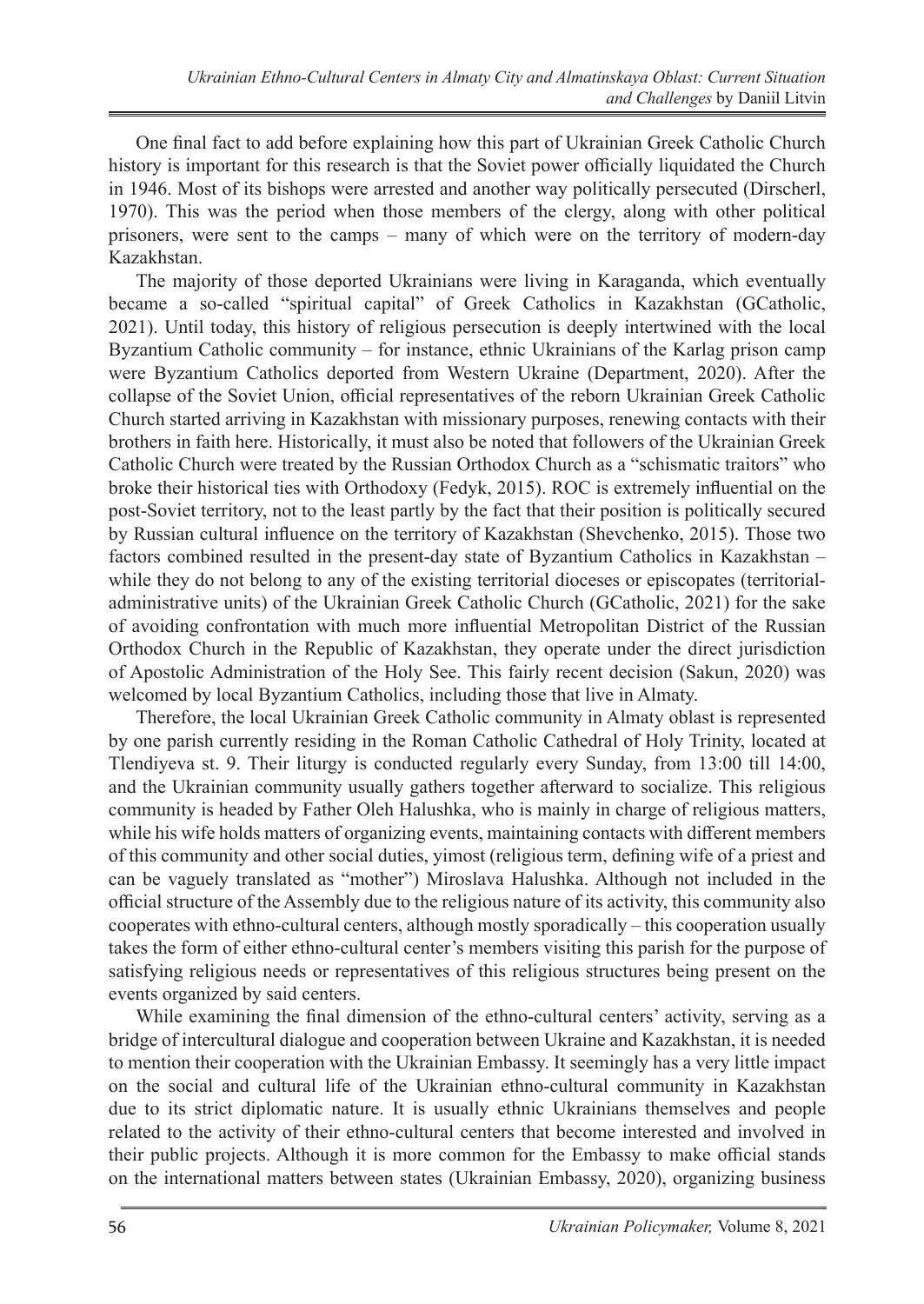forums (Ukrainian Embassy, 2019), or acknowledging the point of common historical events (Ukrainian Embassy, 2019), there are also ways in which it communicates with ethno-cultural communities – traditionally, in the form of an annual event called "dictation of national unity" (Ukrainian Embassy, 2020). One of the most significant public statements that were made by the Embassy so far in regards to the local ethno-cultural community is the letter of Ambassador Extraordinary and Plenipotentiary of Ukraine to the Republic of Kazakhstan Ivan Kuleba (who stayed in that position until January 2020), from June 20 2018, in which he addressed the leaders of ethno-cultural communities and "compatriots" (*співвітчизники*), stating that he is open to dialog and propositions about further cooperation (Ukrainian Embassy, 2018). Practically, however, most of the ties and connections that existed between Ukrainian ethnocultural communities in Almaty oblast were established via Consulate – and were either weakened substantially or broken entirely since abovementioned Consulate was moved to the capital city of Nur-Sultan in 2014, as it was stated during my participatory observations of various members of said community. Since then, only two conferences were held (see the corresponding appendix) in which Ukrainian ethno-cultural centers' representatives participated directly. Most of the contacts between the Embassy and local Ukrainian ethnocultural centers are coordinated and organized via the First Secretary of the Embassy, Taras Bunisevich, and Consul Ivan Almashi. They have a strictly cultural or educational nature.

Overall, it can be said that the parish of Ukrainian Greek Catholic Church was less affected by the recent COVID outbreak in terms of meeting organizations due to the fact that they operate under the regulation of religious objects' activity, which was less strict for some parts – for instance, Catholics were allowed to gather for Christmas celebration (Krishtop, 2020), and Sunday masses, in general, were conducted regularly. However, this part of the Ukrainian community is probably the least numerous one in terms of involvement of Kazakhstani Ukrainians – as both participatory observation and interview taken from yimost suggests, the local Greek Catholic parish attracts predominantly Ukrainian citizens from Western Ukraine who are currently employed on the territory of Almaty city (Halushka, M., personal communication, March 28, 2020). Perspectives of its growth are few, predominantly due to the reason that the Russian Orthodox Church is very numerous and very influential on the territory of Almaty city and Almaty oblast, and so is any potential involvement of local, Kazakhstani Ukrainians – while Catholics are less popular among Slavic population, the fact that Russian Orthodox Church has been present in this oblast for longer period of time secured its position among local Slavic population, including Ukrainians.

Second in this scale goes regional Ukrainian Cultural Centre "Prosvita Zhetysu," because the secretary of this center is a member of the UGCC parish and, therefore, was able to organize some events with the support and approval of Catholic clergy. Again, participatory observation has provided me with the opportunity to view this community from within – and out of 30 claimed regular members (Lebid L., personal communication, March 13, 2021), the younger generation was not represented by any of them, except for Lebid's own grandchildren, once more underlining the main challenge Ukrainian ethno-cultural centers face. From the organizational point of view, this center is the most bureaucratically organized one. For instance, the acting secretary provided me with plans on its activity, the official center's passport information and registration.

Almaty city's ethno-cultural center and Ukrainian Embassy were the least active in terms of organizing events, even in an online format – since January 2020, they organized only three events overall, two of which were conducted online. The city center lacked any official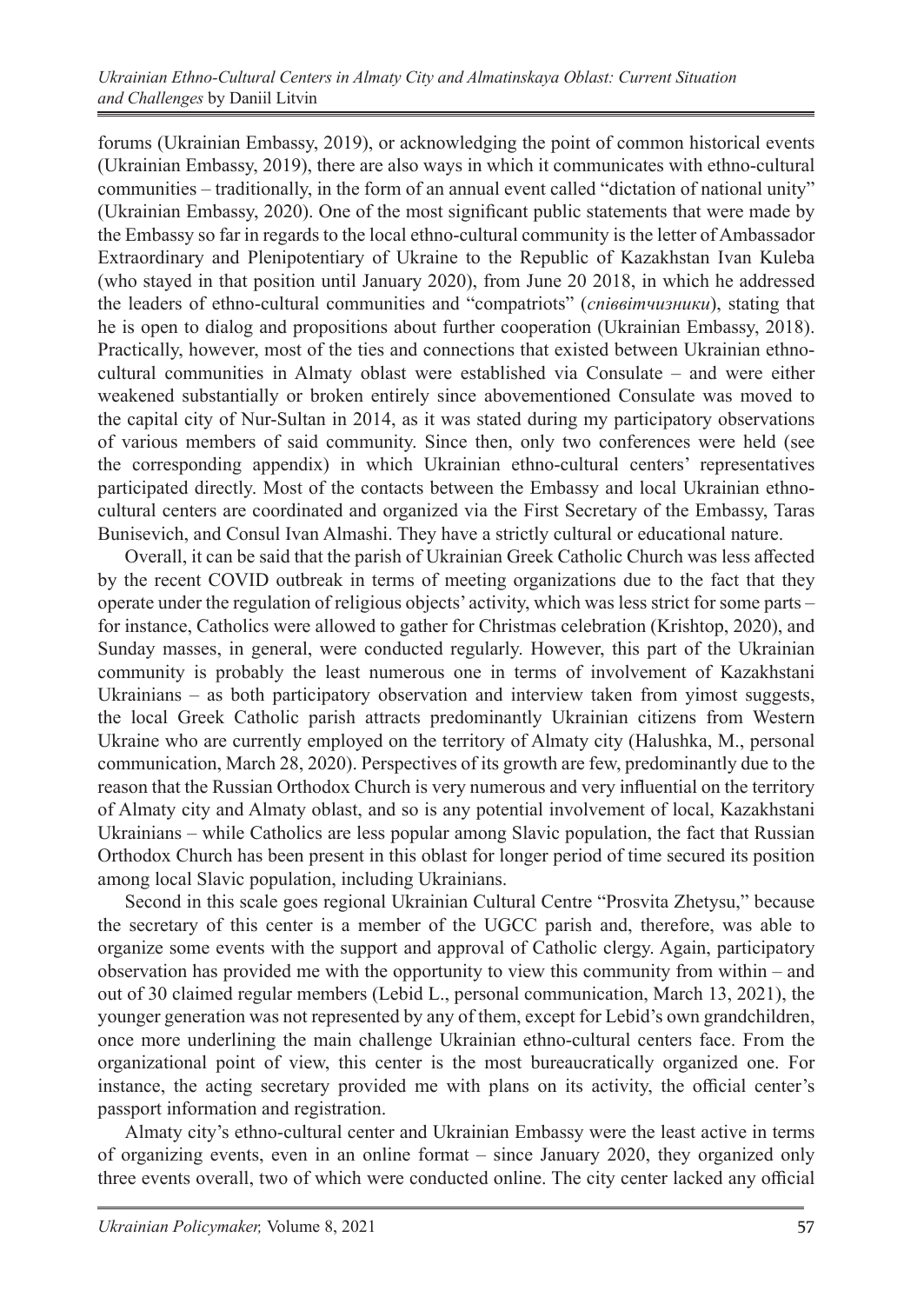documentation to provide for this research, and very few things were said about any plans or perspectives of its activity (Agapova T., personal communication, March 1, 2020). Its members were almost all senior citizens, with once again spotted the absence of the young generation. Speaking of events – all major, public ones were organized by other ethno-cultural centers (Day of Gratitude, etc.), with Ukrainian representatives being on secondary position. The main reason for such low involvement – lack of substantial funding or lack of initiative due to the old age of its members – will remain to be questioned for further research.

### **Conclusions**

It can be said with certainty that Ukrainian ethno-cultural centers in the Almaty city and Almatinskaya oblast are facing certain challenges. Although officially being present in cultural and social life, their practical impact seems to be very low. One of the reasons for that might be the old age of all prominent leaders of said centers, their increased focus on the formalities, and the limited amount of available resources. While all their activities, both happened and planned, correspond with the ideas of the Doctrine of the National Unity and promote inter-ethnic peace and co-existence, the actual target audience of those activities is limited by aging members of those ethno-cultural centers themselves. Further research might be suggested to explore the financial matters of local ethno-cultural centers. Still, the amount of voluntary donations they receive right now to cover the expenses on national clothing creation, events organization, and other day-to-day matters can obviously hardly support any substantial impact on the life of the Ukrainian ethno-cultural community. The wide age gap between the official members of ethno-cultural centers and younger representatives of the Ukrainian ethno-cultural community challenges their ability to reach the target audience, resulting in the complete absence of the younger generation in said centers and their slow, but inevitable self-preoccupation. Those challenges result in a paradoxical situation when Ukrainian ethno-cultural centers in Almaty city and Almatinskaya oblast exist for their own sake. Their practically useful activity is having little to no effect on both the wider ethno-cultural community of Almatinskaya oblast and its general population. Although currently those centers successfully complete all three of their missions – they maintain Ukrainian ethno-cultural identity, promote the ideals of the Doctrine of National Unity and serve as a bridge between two countries, abovementioned challenges pose a threat to all of those missions in the long-term perspective, and solutions to them must be found.

## & **References**

- Assembly of People of Kazakhstan (2021) *The doctrine of National Unity.* Available online: https://assembly.kz/en/ank/strategicheskie-dokumenty-ank/el-birligi-doktrinasy/
- Assembly of People of Kazakhstan (2021) ALE "Rada of Ukrainians of Kazakhstan" Nur-Sultan*.* Available online: https://assembly.kz/ru/struktury-ank/etnokulturnyeobedineniya/respublikanskie-eko/rada-ukraintsev-kazakhstana/
- Ban, Ki-moon (2010) *Remarks to Assembly of the People of Kazakhstan.* Available online: https://www.un.org/sg/en/content/sg/speeches/2010-04-07/remarks-assembly-peoplekazakhstan
- Bilan, Yuriy (2017) *Migration of the Ukrainian Population: Economic, Institutional and Sociocultural Factors.* London: Ubiquity Press.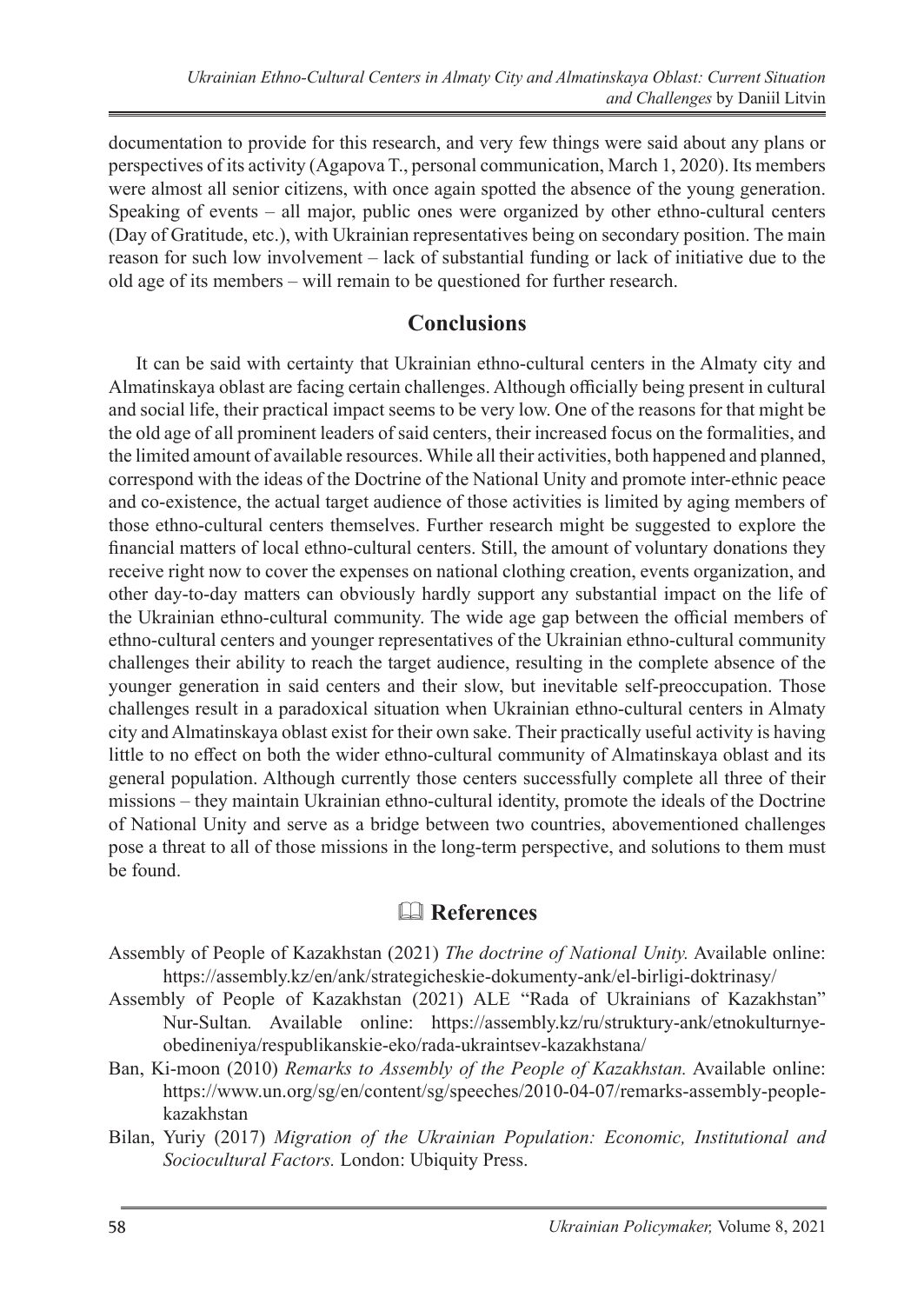- Brubaker, Rogers (1996) *Nationalism Reframed: Nationhood and the National Question in the New Europe.* Cambridge University Press.
- Catholic Church in Kazakhstan (2021) *History of the Greek Catholic Church in Kazakhstan*. Available online: https://catholic-kazakhstan.org/ история-греко-католическойцеркви-в-к/#pll\_switcher
- Crossman, Ashley (2019) *What Is Participant Observation Research?* Available online: https://www.thoughtco.com/participant-observation-research-3026557
- Department of Information of UGCC (2020) *UGCC in Kazakhstan: "The Church continues to be a small Ukraine here.*" Available online: http://news.ugcc.ua/articles/ugkts v kazahstan%D1%96 tserkva prodovzhuie buti tut malenkoyu ukrainoyu 89011. html
- Dirscherl, Denis (1970) The Soviet Destruction of the Greek Catholic Church. *Journal of Church and State,* Vol. 12, No. 3, 421-439. https://doi.org/10.1093/jcs/12.3.421
- Embassy of the Republic of Kazakhstan (2021) *Ethnic Groups.* Available online: https:// kazakhembus.com/about-kazakhstan/culture/ethnic-groups
- Fedyk, Nicholas (2015) *How Religion Divides Ukraine and Russia*. Available online: https:// berkleycenter.georgetown.edu/essays/how-religion-divides-ukraine-and-russia
- Fierman, William (2005) Kazakh language and its prospects for its role in Kazakh 'Groupness'*. Ab Imperio*, Vol. 2, 393–423 https://doi.org/10.1353/imp.2005.0065
- GCatholic (2021) *Ukrainian Greek Catholic Church.* Available online: http://www.gcatholic. org/dioceses/rite-U.htm
- Kolsto, Pal (1998) Anticipating Demographic Superiority: Kazakh Thinking on Integration and Nation Building. *Europe-Asia Studies*, Vol. 50, No. 1, 51-69. https://doi. org/10.1080/09668139808412523
- Krishtop, Irina (2020) "*Christmas has a special meaning." Catholics preparing for the main liturgy*. Available online: https://www.ktk.kz/ru/news/video/2020/12/22/167496/
- Mirtshuk, J. (1931) *The Ukrainian Uniat Church.* The Slavonic and East European Review, Dec., 1931, Vol. 10, No. 29, 377-385 Available online: www.jstor.org/stable/4202675
- Narottum, S. (2006) Politics of Nation-Building and State-Formation in Kazakhstan. Pakistan Horizon, 59 (2), 49-71. Available online: http://www.jstor.org/stable/41394126
- Official website of the First President of the Republic of Kazakhstan Elbasy Nursultan Nazarbayev (2021) *Assembly of the People of Kazakhstan*. Available online: https:// elbasy.kz/en/assembly-people-kazakhstan
- Republic of Kazakhstan Bureau of National statistics (2013) Results of the National Population Census of the Republic of Kazakhstan (by regions). Available online: https://stat.gov. kz/census/national/2009/region
- Sakun, Olga (2019). Kazakhstan: a new structure for Catholics of the Byzantine rite. *Vatican News*, June 1. Available online: https://www.vaticannews.va/ru/church/news/2019-06/ kazahstan-novaya-struktura-dlya-katolikov-vizantiyskogo-obryada.html
- Shevchenko, Vitaly (2015) Russian Orthodox Church lends weight to Putin patriotism. *BBC News,* August 21. Available online: https://www.bbc.co.uk/news/worldeurope-33982267
- Statistics Committee of the Ministry of National Economy of the Republic of Kazakhstan (2020) *The population of the Republic of Kazakhstan by individual ethnic groups at the beginning of 2020*. Available online: https://www.stat.gov.kz/api/getFile/?docId=ESTAT355258